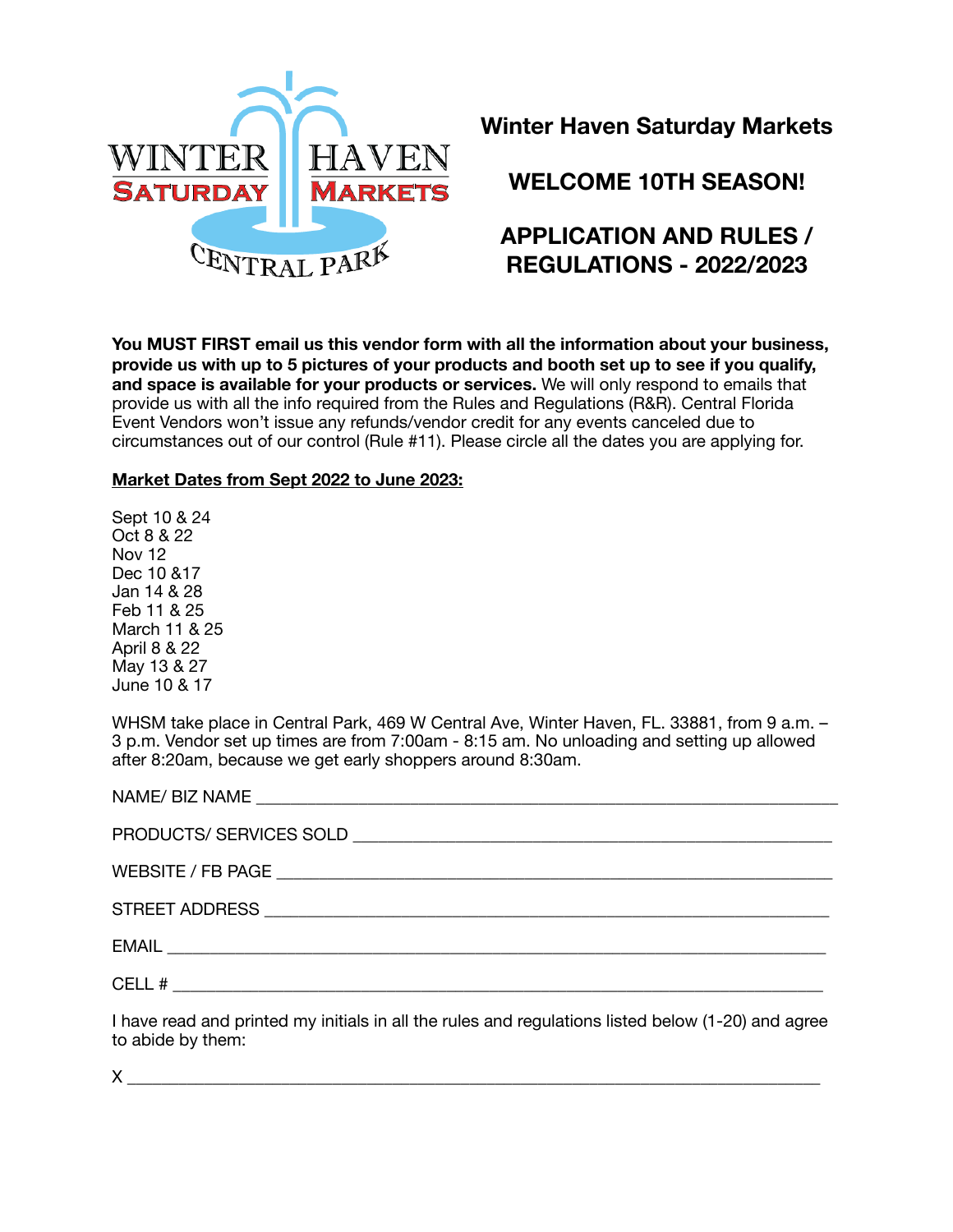**After you are approved and accepted, please mail this application with the Rules & Regulations along with your payment, check or money order to:** 

**Central Florida Event Vendors, 523 7th St NE, Winter Haven, FL. 33881.** 

**Or,** 

### **Make your payment via ZELLE to account 863-258-3561**

Contact market manager, Sergio Cruz, at [863ArtFest@gmail.com](mailto:863ArtFest@gmail.com). If—and only if, please—your issue is very urgent please call or text 863-258-3561. Email is the preferred method of contact.

# **Winter Haven Saturday Markets Rules & Regulations**

### **You are responsible to read our market rules thoroughly.**

- 1. VENDORS NOT ALLOWED TO SMOKE IN OUR MARKET PREMISES. We are providing our community with a family/ pet-friendly, and healthy market place.
- 2. THE SALE, USE, AND CONSUMPTION OF ALCOHOL IS PROHIBITED AT OUR MARKETS.
- 3. This is NOT A FLEA MARKET event. However, many resales will be permitted, including fair trade items. All vendors applying for the market have to be approved by manager.
- 4. **EXCLUSIVITY WILL ONLY APPLY TO** third party vendors of a particular brand (i.e. there will not be two Origami Owl vendors, LulaRoe, Scentsy, etc, at the same market), and other products at manager's discretion. These third party vendors **MUST PREPAY for whole season.**
- 5. ALL Vendors are required to furnish their own canopy, tables, and FOUR weights of 20 lbs each for holding canopy down. No anchoring of canopy to the ground allowed. No weights = no set up.
- 6. Market hours are 9 a.m. 3 p.m. Vendors may begin set-up at 7:00 a.m. but no later than 8:15 a.m. No one is allowed to unload and begin their set up after 8:20am. All vendors MUST break down beginning at 3 p.m. and be out by 4 p.m. All vendors MUST clean their spaces before leaving. No trash left behind, please.
- 7. Unload, park car for the day, and then set up: In the morning, vendors pulling in with their vehicles must drop off everything in their assigned space and then go park their vehicle right away to prevent traffic jams. Vendors need to check in with the market manager when they arrive for their spot. **PLEASE DO NOT PARK AROUND THE MARKET. THOSE SPOTS ARE ONLY FOR CUSTOMERS.**
- 8. Any literature given out must be picked up in the booth space, there will be no literature handed out while walking around the event. Equally, no yelling at passersby to come visit your booth. Please be courteous.
- 9. FOOD: All vendors preparing and serving food on site must comply with general liability insurance, all required permits and licenses. All vendors are responsible for collecting and reporting all sales tax.
- 10. FOOD: Any packaged food items that fall under the Florida Cottage Food Law must follow the state's guidelines: [www.freshfromflorida.com](http://www.freshfromflorida.com/).
- 11. CFEV is not responsible nor accountable for any refunds for any event cancellations that are out of our control such as: bad weather, pandemics, and local government shut downs. No refund/ No credit.